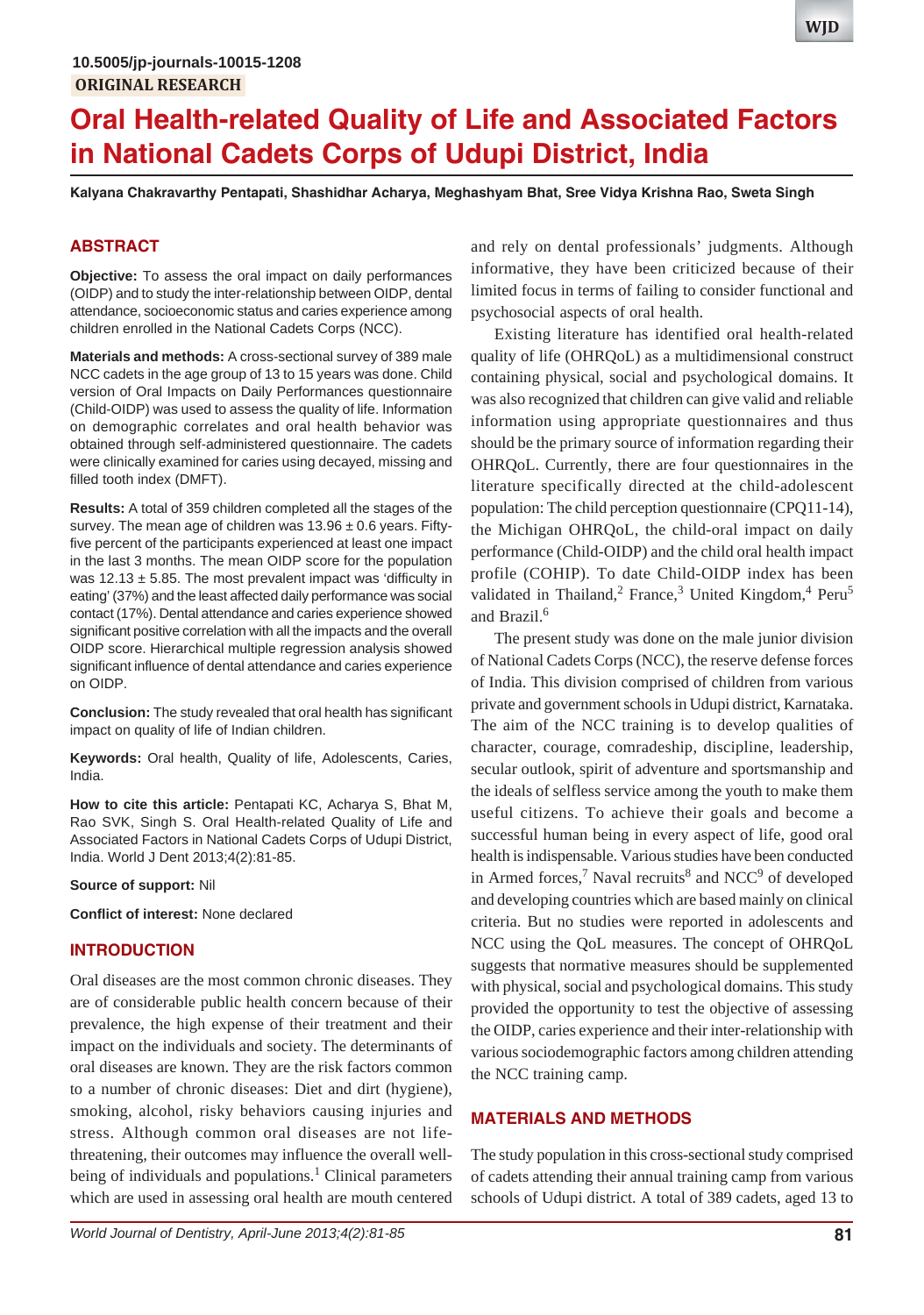15 years were invited to participate in the study. This study was approved by the institutional review board, Manipal University. Verbal consent was obtained from the cadets and written permission letter was obtained from Naval Commanding Officer.

Linguistic validation of the Child-OIDP questionnaire was done as described by Acquadro et al.<sup>10</sup> In the first step, the OIDP questionnaire was independently translated into Kannada, by two qualified English-to-Kannada translators. After a group discussion with the translators and one author (Shashidhar Acharya), the first consensus Kannada OIDP was backward translated to English. The backward translation was compared with the original questionnaire and the first consensus Kannada OIDP. A pilot study was carried out to validate all the items in the questionnaire before using them in the main survey. The self-administered questionnaire also consisted of demographic information, such as age, parent's education, parent's occupation, monthly income and oral health related behaviors. Parent's education, parent's occupation, monthly income were assigned values using modified Kuppuswamy scale to compile the socioeconomic status of the cadets into upper, middle and lower classes.<sup>11</sup>

The participants of this study were able to respond to the questions and had no difficulty in understanding both the content of the questionnaire and any specific words in particular. The Child-OIDP frequency index referred to difficulty carrying out eight daily life activities namely: Eating and enjoying food, speaking and pronouncing clearly, cleaning teeth, sleeping and relaxing, smiling and showing teeth without embarrassment, maintaining usual emotional state, carrying out major work and social role and enjoying contact with people. Each question was assessed using a 5-point Likert scale as never affected, less than once a month, once or twice a week, 3 to 4 times a week and every/ nearly every day. The total Child-OIDP score was constructed by adding the 8 performance scores as scored 1 to 5 into a Child-OIDP additive score (OIDP add score) ranging from 8 to 40. For use in cross tabulation OIDP add score was dichotomized into affected and not affected. Any value within 9 to 40 was considered affected with impacts at one or other point of time in last 3 months and a value of 8 was considered not affected.

## **Clinical Examination**

Caries was assessed using the decayed, missing, and filled tooth index (DMFT) as recommended by the World Health Organization (WHO).<sup>12</sup> The examination was done by single examiner with dental mirrors and CPI probes under natural light and with gauzes to clean the teeth.

# **Statistical Analysis**

The analysis of the study was carried out using the statistical package for social sciences (SPSS version 14.0). The cutoff level for statistical significance was taken at <0.05. Spearman's rank test was used to obtain correlations between the OIDP variables and frequency of brushing, past dental attendance, DT, DMFT. Internal reliability was tested by using the standardized Cronbach's alpha coefficient, as well as item total and interitem correlations. Hierarchical multiple regression analysis was done to assess the effect of sociodemographic factors and caries experience on prevalence of oral impacts.

# **RESULTS**

A total of 359 children completed all stages of the survey. The mean age of the children was  $13.96 \pm 0.6$  years. Their distribution according to the sociodemographic variables is presented in Table 1.

All the subjects completed the Child-OIDP frequency inventory providing support to its face validity. Internal consistency reliability (standardized item alpha) was 0.88. The interitem correlations ranged from 0.32 (eating/social contact with people) to 0.64 (contact with people/emotion). The corrected item total correlation (i.e. the correlation between each item and the total score omitted for that item) ranged from 0.56 (eating) to 0.70 (emotion) being above the minimum level of 0.20 for including an item into a scale. The Cronbach's alpha decreased when any one item was deleted from the scale (Table 2).

Correlational analyses revealed that frequency of brushing had significant positive correlation with only 'eating'. Dental attendance, decayed teeth and DMFT had showed significant positive correlation with all the impacts and the OIDP ADD score (Table 3).

The mean OIDP score for the population was  $12.13 \pm$ 5.85. The most prevalent impact was 'difficulty in eating' (37%) of respondents and the least affected daily performance was social contact 17%. The mean score was highest for 'eating' followed by 'cleaning' and 'sleeping (Table 4). The mean DMFT of the cadets was  $1.59 \pm 1.74$ and the mean DT is  $1.4 \pm 1.63$  showing the major component of DMFT constituted decayed teeth. Socioeconomic status showed significant negative correlation with decayed teeth  $(p = 0.03)$  while significant positive correlation was seen with filled teeth ( $p < 0.01$ ).

Hierarchical multiple regression analysis was done to assess the effect of past dental visit and OIDP. Two models were created for the above purpose. The demographic variables were placed in the first model and past dental visits

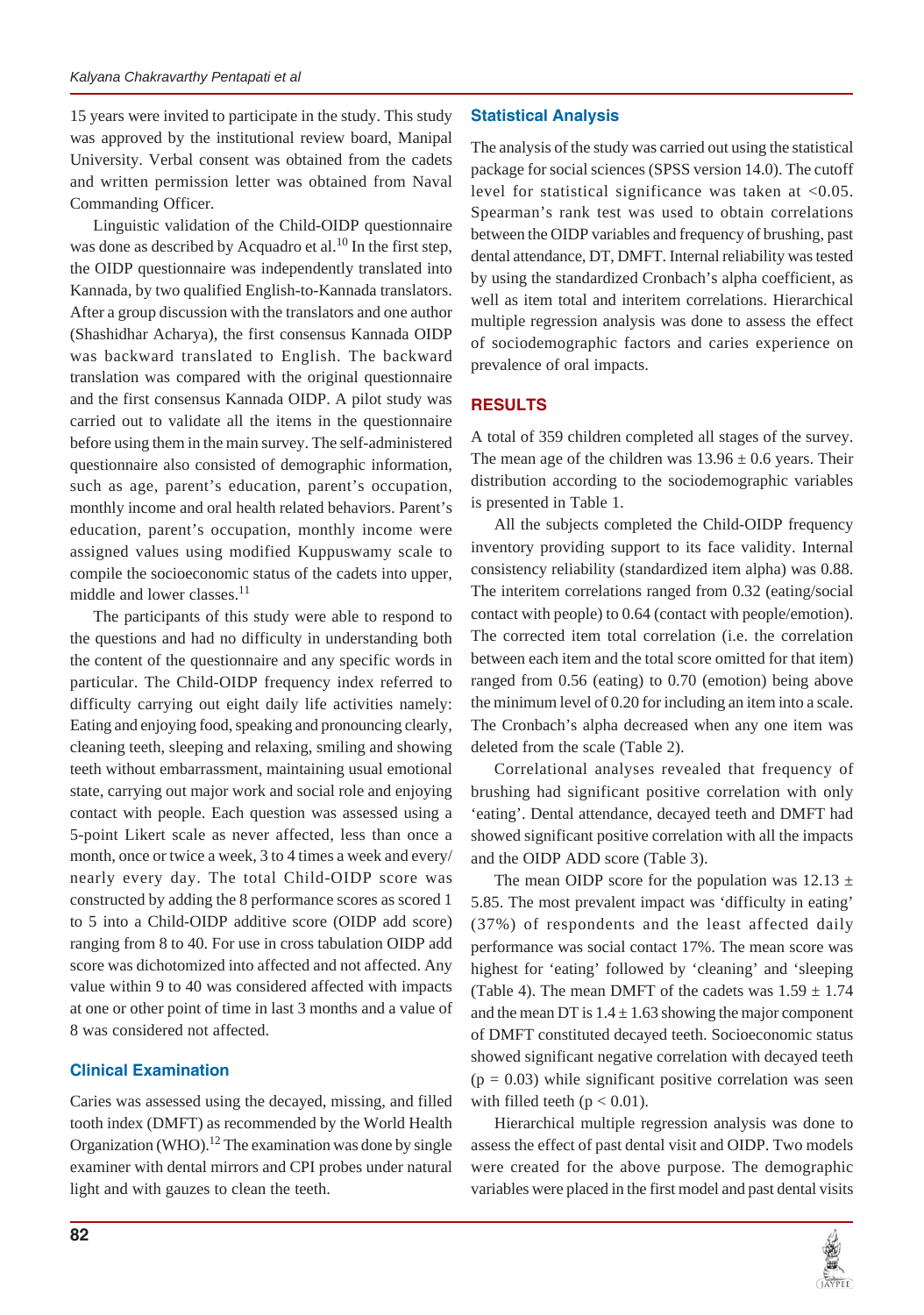*Oral Health-related Quality of Life and Associated Factors in National Cadets Corps of Udupi District, India*

| Table 1: Sociodemographic characteristics of the sample |                                             |                                     |  |  |  |
|---------------------------------------------------------|---------------------------------------------|-------------------------------------|--|--|--|
| Variables                                               | Category                                    | % (N)                               |  |  |  |
| Age in years                                            | 13<br>14<br>15                              | 20.3(73)<br>63.2 (227)<br>16.4 (59) |  |  |  |
| School                                                  | Private<br>Government                       | 80.5 (289)<br>19.5 (70)             |  |  |  |
| Socioeconomic status                                    | Upper class<br>Middle class<br>Lower class  | 4.5(16)<br>42.1 (151)<br>53.5 (192) |  |  |  |
| Oral hygiene aids                                       | <b>Brush</b><br>Finger<br><b>Others</b>     | 100 (359)<br>0<br>$\Omega$          |  |  |  |
| Dentifrice                                              | Toothpaste<br>Tooth powder<br><b>Others</b> | 95.0 (341)<br>3.9(14)<br>1.1(4)     |  |  |  |
| Frequency of brushing                                   | Once daily<br>Twice daily<br>More           | 53.2 (191)<br>44.6 (160)<br>2.2(8)  |  |  |  |
| Dental attendance                                       | Yes<br><b>No</b>                            | 55.4 (199)<br>44.6 (160)            |  |  |  |

and caries experience were placed in the second model with dependant variable as OIDP. The results showed a statistically significant association of past dental visit and caries experience with OIDP in the second model (Table 5).

## **DISCUSSION**

The importance of OHRQoL is particularly relevant for children as a number of their social and psychological coping skills are still developing. To the best of our knowledge there were no studies on Indian children or among the NCC cadets using QoL measures. The present study used for the first time the Indian version of Child-OIDP questionnaire.

The prevalence of oral impacts experienced during the past 3 months by the study population was high but less than that of the studies done among New Zealand (Chen et al, 1996), $^{13}$  Malaysian children (Jaafar et al 1999), $^{14}$  South African 8- to 10-year-old school children (Naidoo et al, 2001),<sup>15</sup> Uganda adolescents ( $\AA$ strøm et al 2003)<sup>16</sup> and Thai primary school children (Gherunpong et al  $2004$ ).<sup>2</sup> On the other hand prevalence was higher than the studies done by de Oliveira et al  $(2004)$ ,<sup>17</sup> Yusuf et al  $(2006)^4$  and Mtaya et al  $(2007)$ .<sup>18</sup> These differences could be due to cross cultural variation in perceptions of disease and health since different people share different values with respect to health.

This study found that 'difficulty in eating' was the most important impact of OHRQoL of children. Similar results have been reported by Åstrøm et al  $(2003)$ ,<sup>16</sup> Gherunpong

| <b>Table 2:</b> Internal consistency reliability (Cronbach's alpha) of the OIDP questionnaire |                                            |                                  |  |  |  |  |
|-----------------------------------------------------------------------------------------------|--------------------------------------------|----------------------------------|--|--|--|--|
|                                                                                               | Corrected item<br><b>Total correlation</b> | Cronbach's alpha if item deleted |  |  |  |  |
| Eating                                                                                        | 0.567                                      | 0.875                            |  |  |  |  |
| Speaking                                                                                      | 0.652                                      | 0.865                            |  |  |  |  |
| Cleaning                                                                                      | 0.678                                      | 0.862                            |  |  |  |  |
| Sleeping                                                                                      | 0.666                                      | 0.863                            |  |  |  |  |
| Smiling                                                                                       | 0.697                                      | 0.860                            |  |  |  |  |
| <b>Emotion</b>                                                                                | 0.703                                      | 0.859                            |  |  |  |  |
| Studying                                                                                      | 0.586                                      | 0.871                            |  |  |  |  |
| Social contact                                                                                | 0.640                                      | 0.868                            |  |  |  |  |

| Variable                 |                            | Eating   | <b>Speaking</b> | Cleaning | <b>Sleeping</b> | <b>Smiling</b> | Emotion   | <b>Studying</b><br>contact | Social<br>add<br>score | <b>OIDP</b> |
|--------------------------|----------------------------|----------|-----------------|----------|-----------------|----------------|-----------|----------------------------|------------------------|-------------|
| Frequency<br>of brushing | Correlation<br>coefficient | $0.11*$  | 0.06            | 0.04     | 0.03            | $-0.00$        | 0.02      | 0.00                       | 0.03                   | 0.05        |
|                          | Sig. (2-tailed)            | 0.025    | 0.24            | 0.38     | 0.53            | 0.88           | 0.63      | 0.86                       | 0.49                   | 0.26        |
| Dental<br>attendance     | Correlation<br>coefficient | $0.23**$ | $0.11*$         | $0.19**$ | $0.12*$         | $0.13*$        | $0.14***$ | $0.20**$                   | $0.11*$                | $0.21***$   |
|                          | Sig. (2-tailed)            | 0.00     | 0.02            | 0.00     | 0.01            | 0.01           | 0.00      | 0.00                       | 0.03                   | 0.00        |
| Decayed<br>teeth         | Correlation<br>coefficient | $0.27**$ | $0.16***$       | $0.29**$ | $0.32**$        | $0.19**$       | $0.22***$ | $0.26**$                   | $0.18***$              | $0.37**$    |
|                          | Sig. (2-tailed)            | 0.00     | 0.00            | 0.00     | 0.00            | 0.00           | 0.00      | 0.00                       | 0.00                   | 0.00        |
| <b>DMFT</b><br>index     | Correlation<br>coefficient | $0.27**$ | $0.163**$       | $0.29**$ | $0.33***$       | $0.18***$      | $0.21***$ | $0.26**$                   | $0.19**$               | $0.37**$    |
|                          | Sig. (2-tailed)            | 0.00     | 0.00            | 0.00     | 0.00            | 0.00           | 0.00      | 0.00                       | 0.00                   | 0.00        |

\*Denotes level of significance at <0.05; \*\*denotes level of significance at <0.01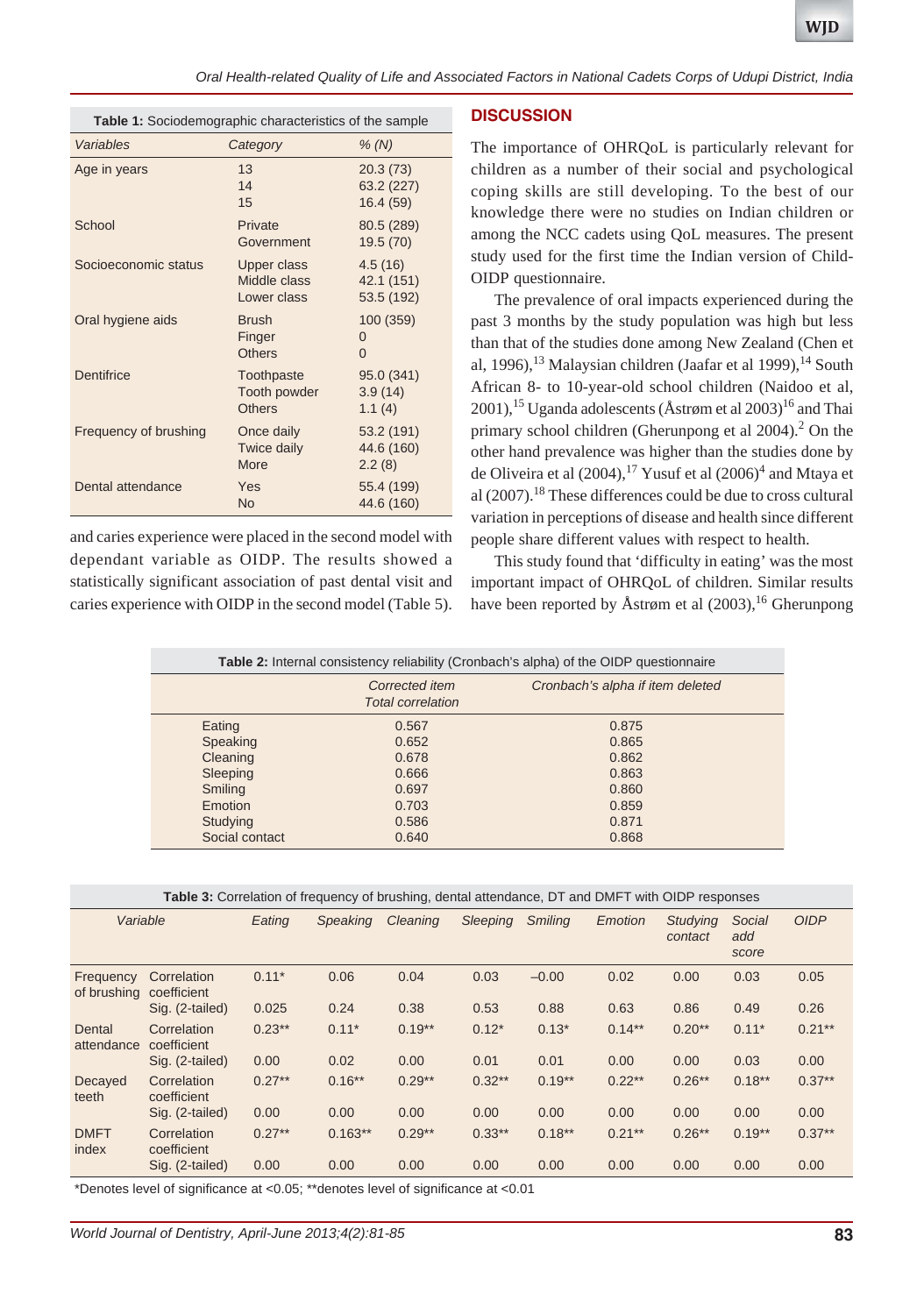#### *Kalyana Chakravarthy Pentapati et al*

| <b>Table 4:</b> Frequency of OIDP among the cadets |                     |                                     |                                  |                                               |                 |                               |      |                   |
|----------------------------------------------------|---------------------|-------------------------------------|----------------------------------|-----------------------------------------------|-----------------|-------------------------------|------|-------------------|
| Percent affected (n)                               |                     |                                     |                                  |                                               |                 |                               |      |                   |
| Oral<br>impacts                                    | (never<br>affected) | $\overline{2}$<br>(once a<br>month) | 3<br>$(3-4 \times s)$<br>a week) | $\overline{4}$<br>$(1-2 \times 1)$<br>a week) | 5<br>(everyday) | $\frac{9}{6}$<br>affected (N) | Mean | Std.<br>deviation |
| Eating                                             | 63 (226)            | 12(43)                              | 13.4(35)                         | 9.7(35)                                       | 1.9(7)          | 37 (133)                      | 1.75 | 1.12              |
| Speaking                                           | 78.8 (283)          | 7.5(27)                             | 5.8(21)                          | 6.1(22)                                       | 1.7(6)          | 21.2(76)                      | 1.44 | 0.96              |
| Cleaning                                           | 63.8 (229)          | 13.4(48)                            | 12.5(45)                         | 29(8.1)                                       | 2.2(8)          | 36.12 (130)                   | 1.71 | 1.09              |
| Sleeping                                           | 74.9 (269)          | 7.8(28)                             | 10(36)                           | 5.3(19)                                       | 1.9(7)          | 25.1(90)                      | 1.51 | 1.00              |
| Smiling                                            | 77.2 (277)          | 7.8(28)                             | 6.1(22)                          | 6.7(24)                                       | 2.2(8)          | 22.8(82)                      | 1.49 | 1.02              |
| Emotion                                            | 75.8 (272)          | 9.2(33)                             | 7.5(27)                          | 5.3(19)                                       | 2.2(8)          | 24.2(87)                      | 1.49 | 0.99              |
| Studying                                           | 78.8 (283)          | 7.5(27)                             | 7(25)                            | 6.1(22)                                       | 0.6(2)          | 21.2(76)                      | 1.42 | 0.90              |
| Social contact                                     | 83 (298)            | 9.5(34)                             | 3.3(12)                          | 3.1(11)                                       | 1.1(4)          | 17(61)                        | 1.29 | 0.77              |

| <b>Table 5:</b> Multiple hierarchical regression analysis |                   |            |       |         |  |  |  |
|-----------------------------------------------------------|-------------------|------------|-------|---------|--|--|--|
| Model                                                     | <b>Parameters</b> | Odds ratio | Τ     | p-value |  |  |  |
|                                                           | Age               | 0.010      | 0.182 | 0.855   |  |  |  |
|                                                           | School            | 0.012      | 0.220 | 0.826   |  |  |  |
|                                                           | <b>Dentifrice</b> | 0.052      | 0.975 | 0.330   |  |  |  |
|                                                           | Frequency         | 0.056      | 1.039 | 0.300   |  |  |  |
|                                                           | <b>SES</b>        | 0.069      | 1.268 | 0.206   |  |  |  |
| 2                                                         | Age               | 0.005      | 0.094 | 0.925   |  |  |  |
|                                                           | School            | 0.024      | 0.480 | 0.632   |  |  |  |
|                                                           | Dentifrice        | 0.058      | 1.155 | 0.249   |  |  |  |
|                                                           | Frequency         | 0.050      | 0.975 | 0.330   |  |  |  |
|                                                           | <b>SES</b>        | 0.068      | 1.324 | 0.186   |  |  |  |
|                                                           | Dental visit      | 0.137      | 2.642 | 0.009   |  |  |  |
|                                                           | Caries experience | 0.298      | 5.872 | 0.000   |  |  |  |

et al (2004), $^{2}$  Yusuf et al (2006) $^{4}$  and Mtaya et al (2007).<sup>18</sup> Difficulty with 'cleaning' was next most prevalent impact of children which was similar to studies done by Yusuf et al. (2006),<sup>4</sup> Mtaya (2007)<sup>18</sup> and Åstrøm et al (2003),<sup>16</sup> but smiling was reported to be the most common impact after 'difficulty in eating' by Gherunpong et al  $(2004)$ .<sup>2</sup> Gum problems can cause bleeding and swollen gums which can lead to oral impacts, particularly in relation to 'difficulty in cleaning'. Children with difficulty in 'cleaning their teeth' may not achieve good levels of oral hygiene because brushing may lead to bleeding, and their gum problems would undoubtedly remain or even get worse.

Impacts relating to social dimensions, such as 'study being affected', speaking and 'contact with people' were least prevalent. Similar results were reported by Gherunpong et al  $(2004)$ ,  $^{2}$  Yusuf et al  $(2006)$ <sup>4</sup> and Mtaya  $(2007)$ . <sup>18</sup> Lesser impacts were found with respect to 'contact with the people' suggesting that cadets were more concerned with function of the teeth. Interestingly, a larger proportion of participants who had never visited a dentist reported fewer impacts than to those who had visited a dentist within the last 1 year. This was consistent with results reported by Masalu  $(2002)$ ,<sup>19</sup> Åstrøm et al  $(2003)$ ,<sup>16</sup> and Mtaya et al  $(2007)$ .<sup>18</sup> A possible explanation for this paradoxical observation could lie in the oral health care seeking behavior of this

population. Cadets generally visit dentist only if there is a severe oral condition requiring immediate attention, which suggests that those visiting a dentist would be an orally less healthy group compared to those who never visited a dentist. This phenomenon is termed as 'healthy person nonvisitor effect' (Okunseri et al  $2005$ ),<sup>20</sup> and perhaps similar to the well-known 'healthy volunteer effect'.

Socioeconomic status showed significant negative correlation with number of decayed teeth and significant positive correlation with filled teeth. The reason may be due to increased awareness and frequent dental visits of the higher socioeconomic class than the lower socioeconomic class cadets. The lack of significant association between socioeconomic status and prevalence of oral impacts suggests that the impacts were affecting all the social classes and there was no gradient.

Cadets with caries experience  $(DMFT > 1)$  had reported significantly higher impacts than those without the caries experience ( $DMFT = 0$ ). The reason may be due to caries which can cause difficulty in performing the routine daily activities when it approaches the pulpal tissues.

Despite the low caries prevalence higher impacts were reported which might be due to other conditions like sensitive tooth, oral ulcers, tooth ache, exfoliating primary tooth, etc. as reported by Gherunpong et al  $(2004)$ .<sup>2</sup>